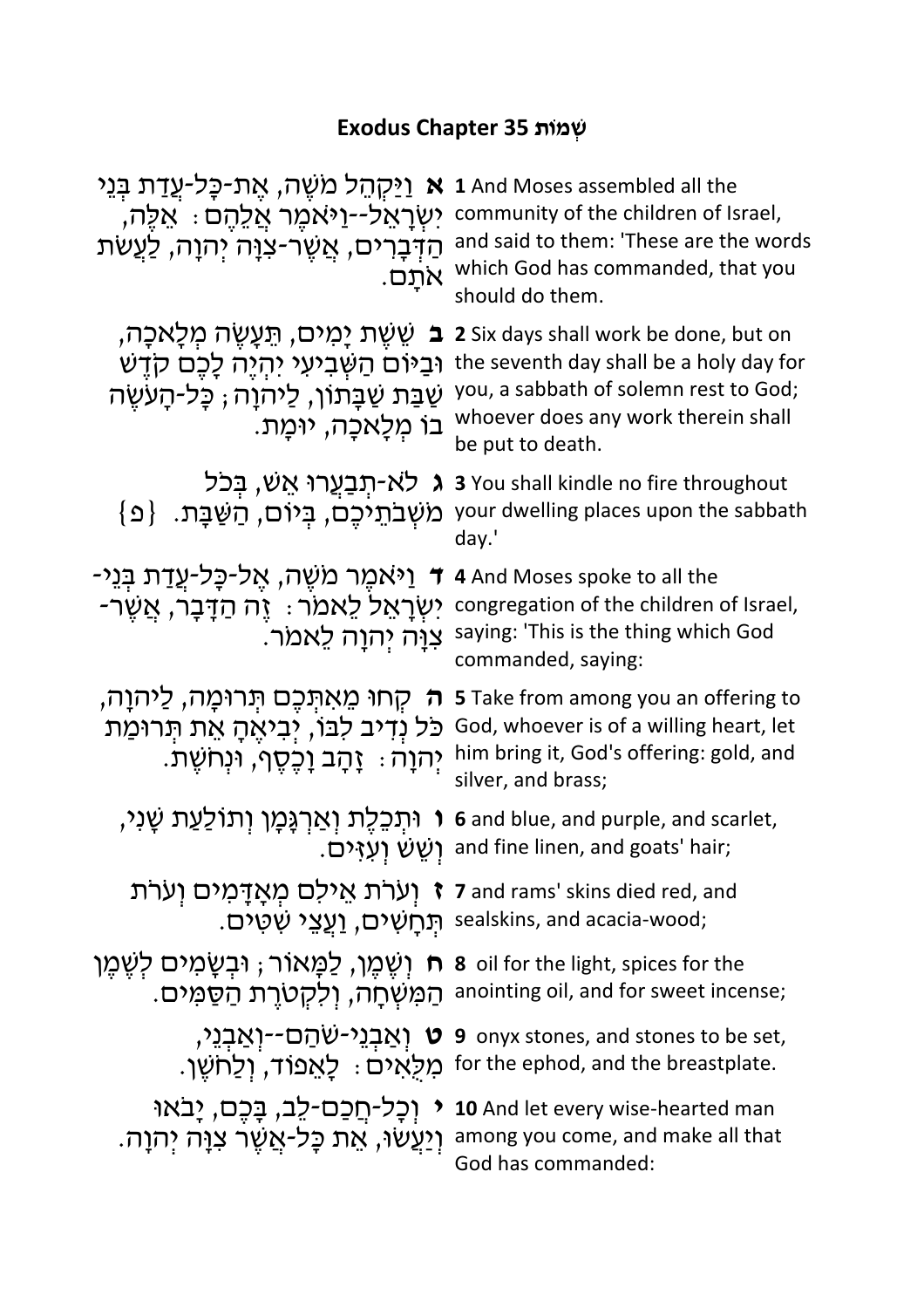| <b>יא</b> אֵת-הַמִּשִּׁכָּן--אֵת-אָהָלוֹ,<br>ּוְאֵת-מִכְסֵהוּ ; אֵת-קִרָסָיו, וְאֵת-<br>קְרָשָׁיו, אֵת-בִּרִיחָו, אֵת-עַמַּדָיו<br>וְאֵת-אֲדָנַיו.                 | 11 the tabernacle, its tent, and its<br>covering, its clasps, and its boards, its<br>bars, its pillars, and its sockets;                                                                                                           |
|--------------------------------------------------------------------------------------------------------------------------------------------------------------------|------------------------------------------------------------------------------------------------------------------------------------------------------------------------------------------------------------------------------------|
| ּהַכַּפּרֵת ; וְאֵת, פָּרכֶת הַמָּסָךָ.                                                                                                                            | -בַּדָיו, אֻת־La the ark, and the staves thereof, the יבּ אֲת־בַּדָיו, אֵת<br>ark-cover, and the veil of the screen;                                                                                                               |
| :vessels, and the showbread; כָּל-כֵּלָיוּ ; וְאֵת, לֵחֵם הַפָּנִים.                                                                                               | יר, יְאֶת-בַּדָיו, יְאֶת-בַדָּיו, יָאֱת-הַשֶּׁלְחָן וְאֶת-בַּדָּיו, יְאֶת-                                                                                                                                                         |
| <b>יד</b> וְאֵת-מִנֹרַת הַמָּאוֹר וְאֵת-<br>כֵּלֵיהָ, וְאֵת-נֵרֹתֵיהָ ; וְאֵת, שֵׁמֵן<br>ּהַמַּאוֹר.                                                               | 14 the candlestick also for the light,<br>and its vessels, and its lamps, and the<br>oil for the light;                                                                                                                            |
| <b>טו</b> וְאֵת-מְזָבַּח הַקְּטֹרֶת, וְאֵת-<br>ַבַּדָּיו, וְאֵת שֶׁמֶן הַמְּשְׁחָה, וְאֵת<br>קְטְרֵת הַסַּמִּים ; וְאֵת-מָסַךְ<br>ְהַפֵּתַח, לְפֵתַח הַמְּשִׁכָּן. | 15 and the altar of incense, and its<br>staves, and the anointing oil, and the<br>sweet incense, and the screen for the<br>door, at the door of the tabernacle;                                                                    |
| <b>טז</b> אֵת מִזְבַּח הָעלָה, וְאֵת-מִכְבַּר<br>ּהַנְּחֹשֵׁת אֲשֶׁר-לוֹ, אֱת-בַּדָּיוֹ, וְאֵת-<br>ַכָּל-כֶּלָיו ; אֵת-הַכִּיּר, וְאֵת-כַּנּוֹ.                    | <b>16</b> the altar of burnt-offering, with its<br>grating of brass, its staves, and all its<br>vessels, the laver and its base;                                                                                                   |
| <b>יז</b> אֵת קַלְעֵי הֵחָצֵר, אֵת-<br>עַמֻּדָיו וְאֶת-אֲדָנֶיהָ ; וְאֵת, מָסַךְ                                                                                   | 17 the hangings of the court, the pillars<br>thereof, and their sockets, and the<br>screen for the gate of the court; שַׁעֲר הֵחֲצֵר.                                                                                              |
| ּיתָדת הֵחָצֵר, וְאֶת-מֵיתְרֵיהֶם. pins of the court, and their cords;                                                                                             | <b>רח אַת־ירִנדרנ הַמַּשְׁכָּן וְאֵת־</b> -מָ <b>לוֹ 18</b> the pins of the tabernacle, and the                                                                                                                                    |
| <b>ַיט</b> אֱת-בִּגְדֵי הַשְּׂרַד, לִשֲרֻת<br>ַלְאַהֲרֹן הַכּהֵן, וְאֵת-בִּגְדֵי בָנָיו                                                                            | 19 the plaited garments, for<br>ministering in the holy place, the holy בַּקְדֵשׁ : אֱת-בִּגְדֵי הַקְדֵשׁ<br>garments for Aaron the priest, and the<br>-<br>garments of his sons, to minister in the לְכַהֵן.<br>priest's office.' |
| ובּ 20 And all the congregation of the בּ וַיֵּצְאוּ כָּל-עֲדַת בִּנֵי-יִשְׂרָאֵל,                                                                                 | children of Israel departed from the מְלִפְנֵי מֹשֶׁה.<br>presence of Moses.                                                                                                                                                       |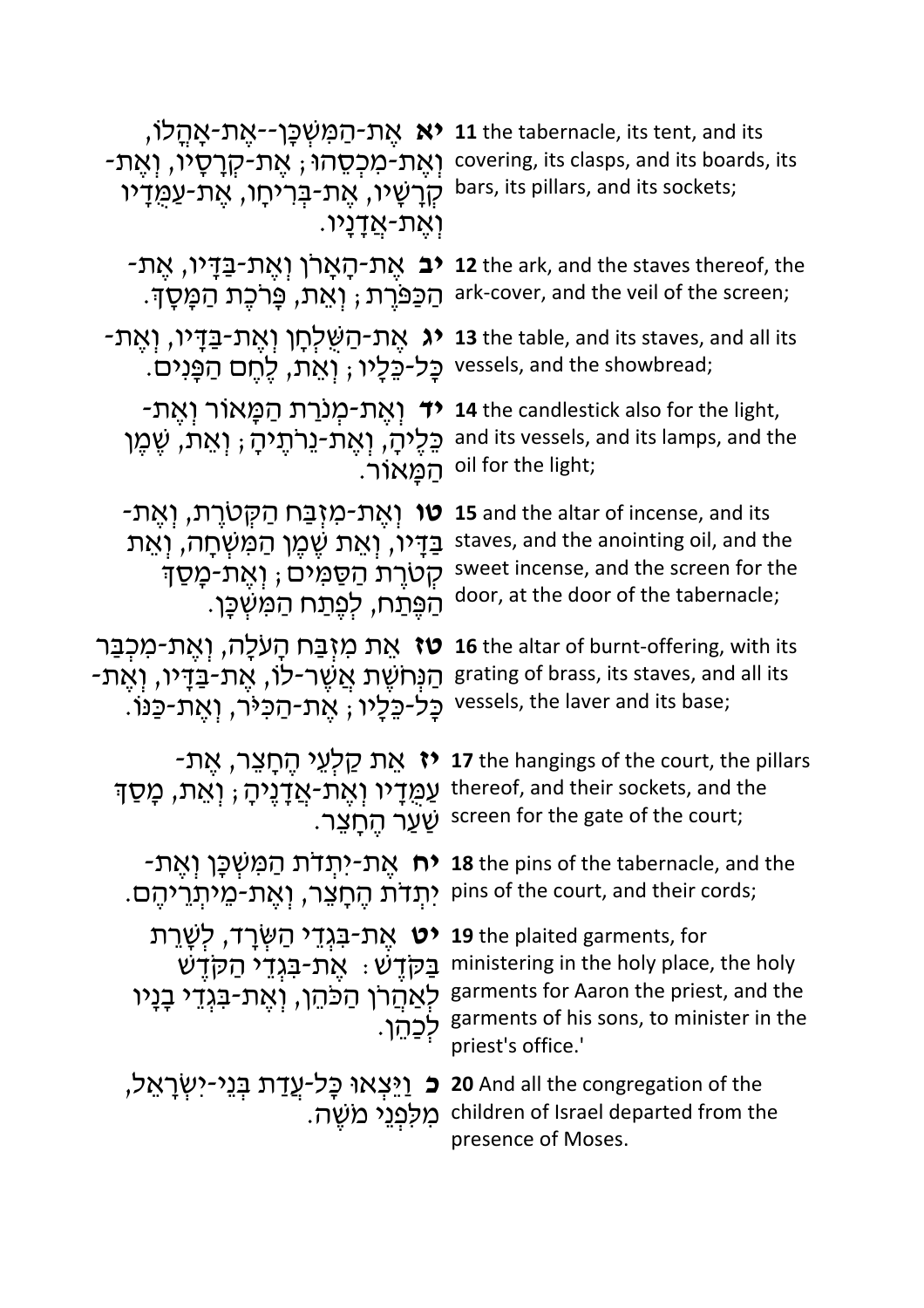תוֹמְשׁ 30 Chapter Exodus

RD.' **{P}**

.רֹמאֵלּ

; בִּפְקֹד אתָם number, then shall they give every ֿוְלֹא-יִהְיֶה בָהֶם נֶגֶף, בִּפְקֹד .םָתֹא

הַפְּקְדִים--מַחֲצִית הַשֶּׁקֶל, passes among them that are ְּהַשֶּׁקֵל--מַחֲצִית הַשֶּׁקֵל, תִּרוּמָה ליהוה.

**דים, מִבֶּן <b>14** Every one that passes among them

**וּטֵ א**ַל לַא־יַרְבֶּה, וְהַדַּל לֹא **15** The rich shall not give more, and the poor shall not give less, thai יַמְעִיֹּט, מִמַּחֲצִית, הַשָּׁקֶל--לָתֵת<br>אֶת-תְּרוּמַת יְהוָה, לְכַמֵּר עַל- half shekel, when they give the

**זט ג**ּלְקַחְתָּ אֶת-כֶּסֶף הַכִּפְרִים, **16** And you shalt take the atonement ְמֶאֵת בִּנֵי יִשְׂרָאֵל, וְנָתַתָּ אִתוֹ, לִבְנֵי יִשְׂרָאֵל לְזִכָּרוֹן לִפְנֵי יְהוָה, לְכַׁפֵּר עַל-נַפְשֹׁתֵיכֶם. {פ

**אַל-מִשֶּׁה <b>11** And God spoke to Moses, saying:

**בִ כִּי תִשְּׂא אֶת-ראשׁ בְּנֵי- <b>12** 'When you take the sum of the יִשְׂרָאֵל, לִפְקָדֵיהֶם, וְנָתְנוּ אִישׁ children of Israel, according to their man a ransom for his soul to God, when you number them; that there be no plague among them, when you number them.

**ג יְהְנוּ, כָּל-הָעִבֵר עַל- <b>13** This they shall give, every one that ּתְּדֶשָּׁ : עֶשְׂרִים גֵּרָה, numbered, half a shekel after the shekel of the sanctuary--the shekel is twenty gerahs--half a shekel for an offering to God.

יְתֵּן, וָמָעְלָהֹ--יִתֵּן, that are numbered, from twenty ּתְרוּמַת יְהוָה. years old and upward, shall give the offering of God.

.םֶכיֵתֹשְׁפַנ offering of God, to make atonement <u>ֿמְעִיט, מְמַחֲ</u>צִית, הַשֵּׁקֵל--לַחֵת the poor shall not give less, than the for your souls.

על-עֲבֹדַת אֹהֶל מוֹעֵד; וְהָיָה and shalt appoint it for the service of money from the children of Israel, the tent of meeting, that it may be a memorial for the children of Israel before God, to make atonement for your souls.'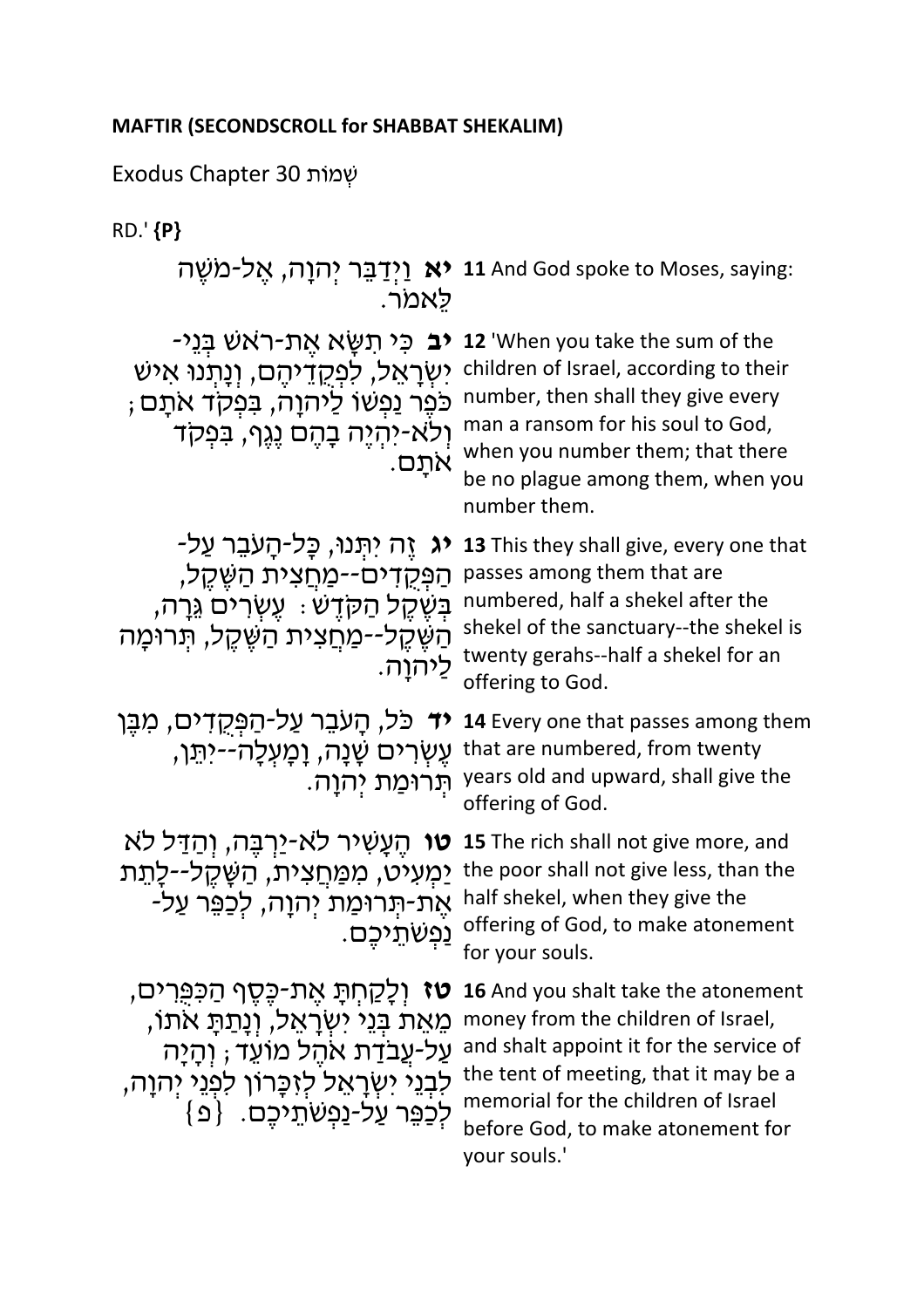Haftarah Shekalim II Kings 12:1-17

Jehoash was seven years old when he began to reign in the southern kingdom of Judah in the seventh year of Jehu who reigned in the northern kingdom of Israel. He reigned forty years in Jerusalem and his mother's name was Zibeah of Beer Sheva. Jehoash did what was right in the eyes of God all his days, as the priest Jehoyada had instructed him. However. the high altars had not been removed, and the people still sacrificed and made offerings to idols in the high places.

Jehoash said to the priests: let the priests collect all the money for the consecrated things which is brought into the House of God, the current valuation of every person, and all the free-will offerings which people bring to the House of God. They shall use that money to repair any damages in the House.

But until the twenty-third year of King Jehoash the priests had still not repaired the damages to the House. King Jehoash called for Jehoyada the Priest and the other priests and said to them: why have you not been repairing the damages of the house? Take no more money for yourselves from the people that bring it to you but use it for the repairs. The priests agreed to take no further money but neither did they repair the damages of the house.

So Jehoyada took a chest, bored a hole in its lid and set it beside the altar on the right side as one enters the House of God. The priests that guarded the threshold put into it all the money that was brought to the House of God. When they saw that there was plenty of money